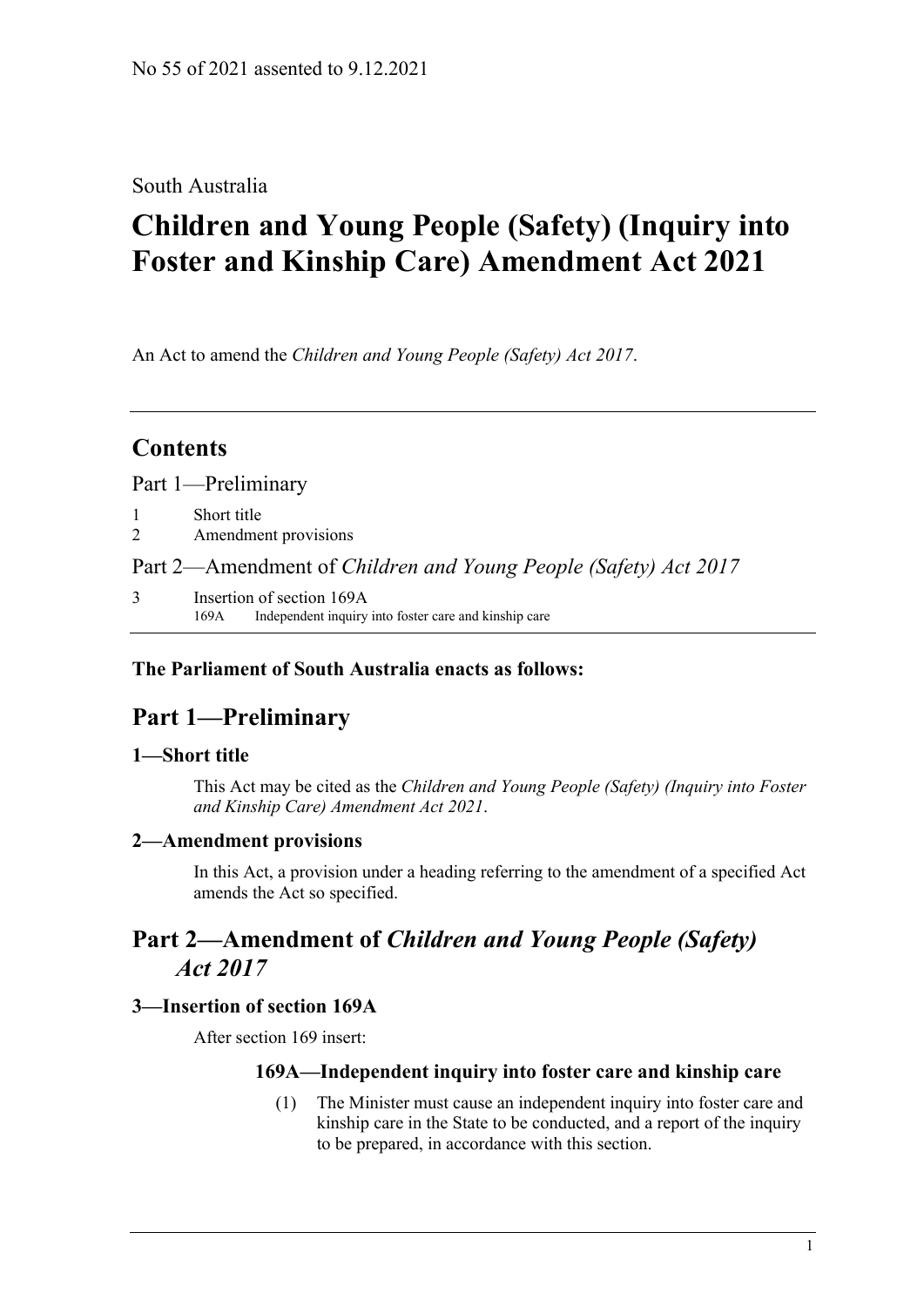- (2) Without limiting the matters that may be considered in the course of the inquiry, the inquiry—
	- (a) must review existing complaints mechanisms in the Department as they relate to foster care and kinship care, including consideration of—
		- (i) how such complaints are processed by the Department; and
		- (ii) the independence of the complaints process; and
		- (iii) outcomes and actions arising from such complaints; and
		- (iv) the extent to which outcomes and feedback relating to such complaints are communicated to foster carers and kinship carers; and
	- (b) must review the adequacy of existing consultation processes between the Department, other persons and bodies involved in foster care or kinship care, and foster carers and kinship carers; and
	- (c) must review the transparency and availability of documentation and information held by the Department and other persons and bodies involved in foster care or kinship care to foster carers and kinship carers (including care concerns and manuals of practice); and
	- (d) must consider the adequacy of internal procedures and arrangements within the Department and other persons and bodies involved in foster care or kinship care in ensuring that—
		- (i) there is a sound partnership between the Department, those persons and bodies and foster carers and kinship carers, and
		- (ii) the rights of children in foster care and kinship care (including their rights relating to safety, cultural identity, access to services and opportunities, autonomy and decision-making) are respected, addressed and realised; and
	- (e) may make such recommendations for changes to matters affecting foster care or kinship care that the inquiry considers necessary or appropriate to improve outcomes for children and young people in foster care or kinship care, as well as foster carers and kinship carers (including, for example, the need for an independent, legislatively protected complaints system, changes to compliance procedures within the Department and any legislative changes needed to enable the recommendations to be implemented).